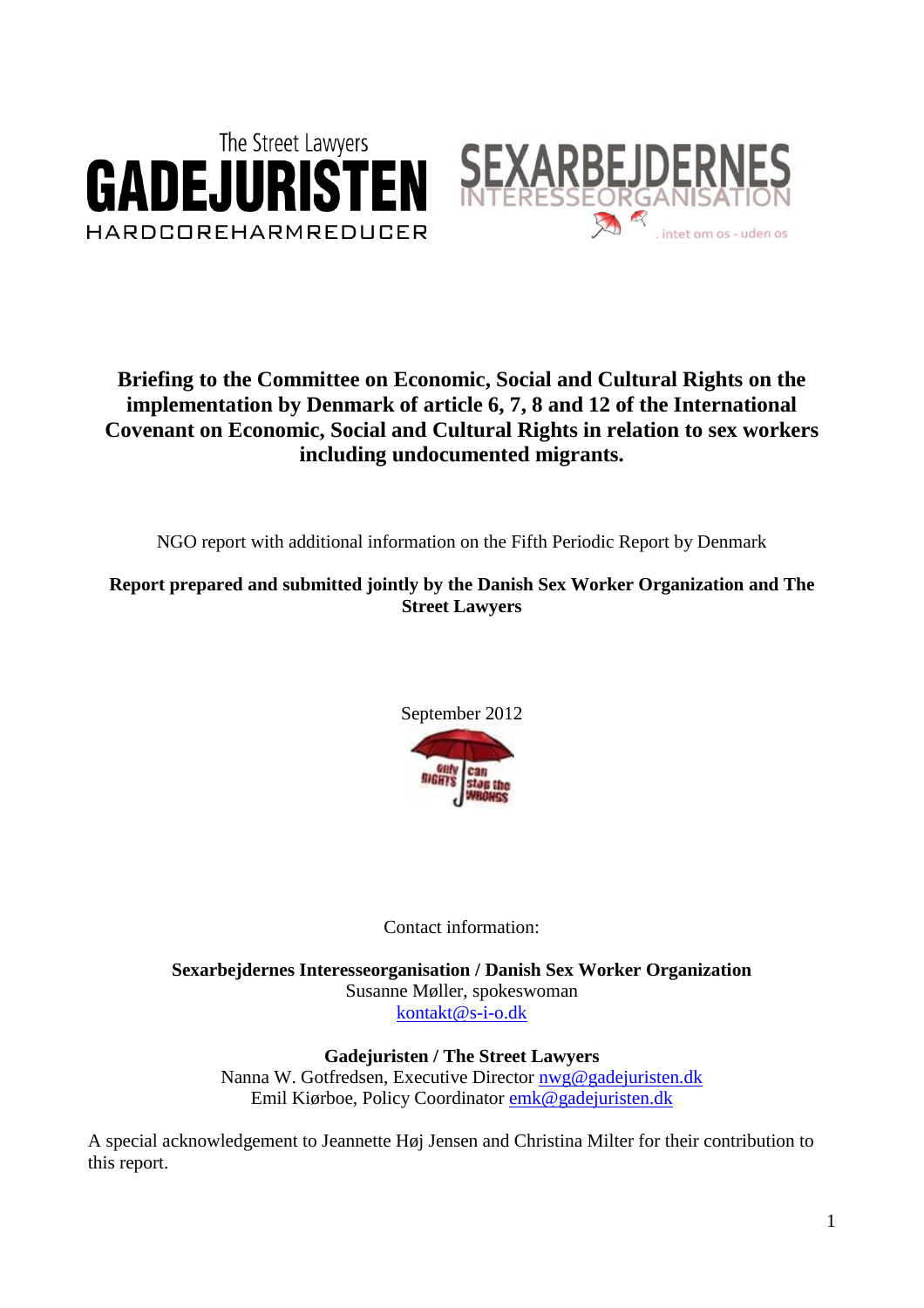#### **Sex workers and the International Covenant on Economic, Social and Cultural Rights**

The right to work in article 6 seeks to ensure the right of everyone the opportunity to gain his/her living by work which he/she freely chooses or accepts. Article 6 contains combined with article 2, paragraph 2, and article 3 a protection against discrimination in achieving realization of the right to work.

The right to work as laid down in article 6 and the interdependent rights in article 7 and 8 forms a comprehensive protection of individual rights and State Party obligations.

Article 6 encompasses all forms of work, whether independent or dependent wage-paid work.<sup>1</sup> The Committee has stressed that state parties must take the requisite measures to reduce to the fullest extent possible the number of workers outside the formal economy to ensure workers who have no protection.<sup>2</sup>

The Committee has during earlier considerations of state reports focused on the measures taken to ensure that people working within the informal sector have access to their rights<sup>3</sup>, hereby addressing the question of Covenant protection of people working within the informal economy. The Special Rapporteur on the right of everyone to the enjoyment of the highest attainable standard of physical and mental health has addressed the issue of protection of workers in the informal economy as well with regard to the right to health (art. 12) and occupational rights. $<sup>4</sup>$ </sup>

Voluntary adult sex work is to be considered as work in the sense of article 6 regardless of the status as a part of the formal or informal economy in national law.<sup>5</sup> The International Labour Organization recognizes voluntary sex work as a form of labour<sup>6</sup> as does the Committee on the Elimination of all Forms of Discrimination Against Women<sup>7</sup>. Moreover, The European Court of Justice made it clear in the case of *Jany et al v Justitie*<sup>8</sup> that sex work is labour in the full juridical sense, as a consequence of which citizens of other member states of the European Union, who are able to support themselves as self-employed sex workers, must be given resident's permit.

The right to work in article 6 implies on the one side a right to freely choose a line of work and on the other side a protection against being forced to exercise or engage in employment.<sup>9</sup>

 $\overline{a}$ 

<sup>&</sup>lt;sup>1</sup> CESCR General Comments 18, para. 6.

<sup>2</sup> CESCR General Comments 18, para. 10.

 $3$  List of issues to be taken up in connection with the consideration of the fifth periodic country report of Germany concerning articles 1 to 15 of the International Covenant on Economic, Social and Cultural Rights, 2010, E/C.12/DEU/5, para. 9.

<sup>&</sup>lt;sup>4</sup> Anand Grover, Report of the Special Rapporteur on the right of everyone to the enjoyment of the highest attainable standard of physical and mental health, 2012, A/HRC/20/15.

<sup>&</sup>lt;sup>5</sup> Anand Grover, Report of the Special Rapporteur on the right of everyone to the enjoyment of the highest attainable standard of physical and mental health, 2012, A/HRC/14/20, para. 30.

<sup>&</sup>lt;sup>6</sup> Lim, The Sex Sector: the economic and social basis of prostitution in SE Asia, ILO 1998).

<sup>&</sup>lt;sup>7</sup> Committee on the Elimination of Discrimination against Women, Concluding observations on second and third German periodic country report, 2000, para. 325.

<sup>8</sup> C-268/99 of 20 November 2001.

<sup>9</sup> CESCR General Comments 18, para. 6.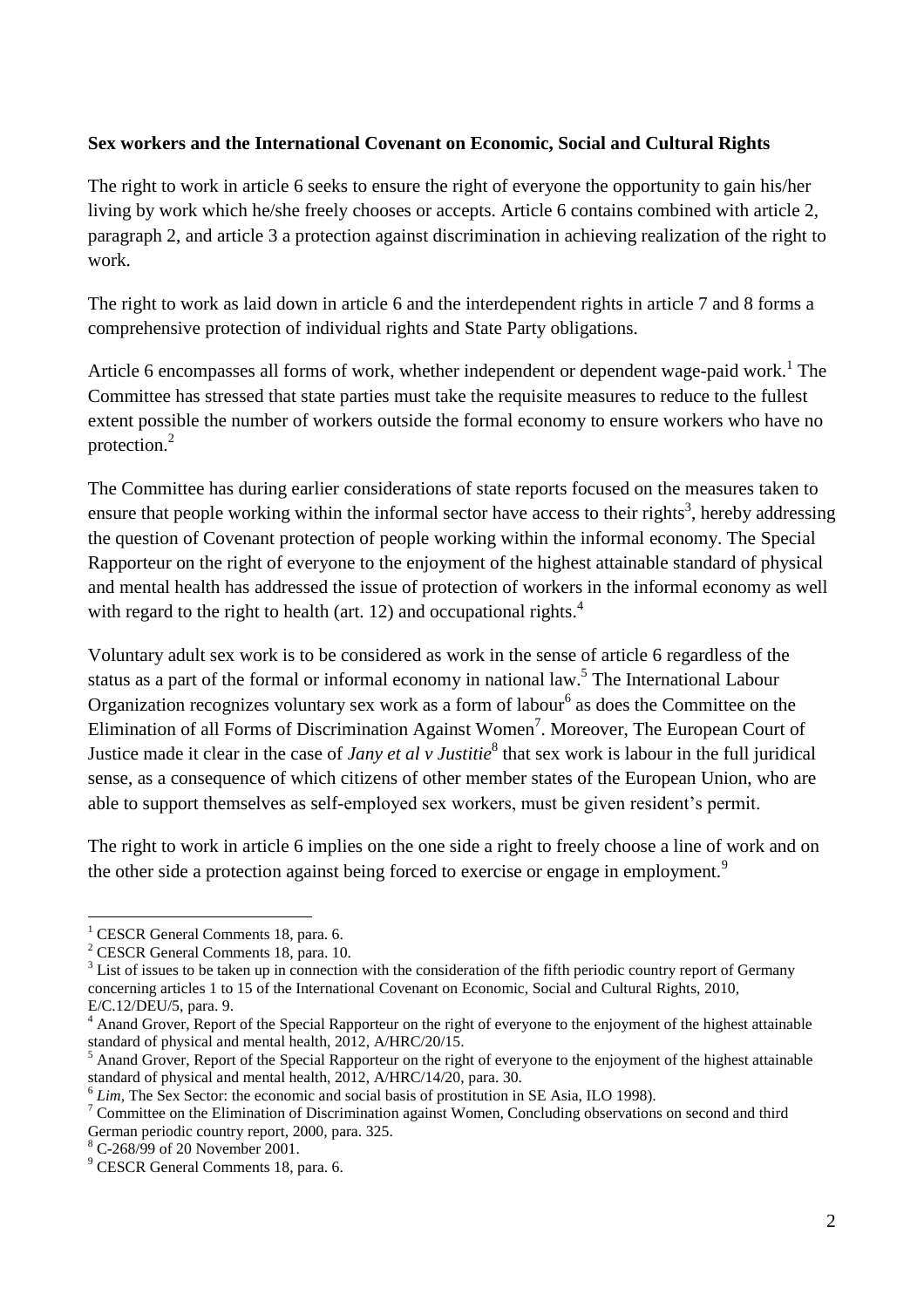The Committee refers to the definition by the International Labour Organization who defines forced labour as "all work or service which is exacted from any person under the menace of any penalty and for which the said person has not offered himself voluntarily."<sup>10</sup>

The Committee has stressed that work as specified in article 6 must be *decent work, i.e.* work that respects the fundamental rights of the human person as well as the rights of workers in terms of conditions of work safety and remuneration.<sup>11</sup>

Although sex work is often stigmatized and morally condemned, and even though sex work may imply unsafe working conditions, this is often the result of the state's failure to respect, protect and fulfill the rights of sex workers. Sex workers do not forfeit their rights in accordance with the Covenant due to political or moral condemnation of sex work.

Though there are serious issues of forced labour and human trafficking within the sex industry to be dealt with both on the national and international level, efforts to address these issues often undermine the rights of adult sex workers engaged in voluntary sex work.

Voluntary adult sex work cannot be considered forced labour as the result of the voluntary nature of the engagement and the Committee's focus on the decency of work must be understood as a protection against on the one side forced labour and on the other side the right of every human being to freely decide to accept or choose work and not as a moral condemnation of people's freely chosen line of work.

The Committee stresses a special focus on marginalized and vulnerable groups both in relation to the right to work and interdependent rights (art. 6, 7 and 8) and the right to health (art. 12) as state obligations towards these groups are considered core obligations within these rights.

Among the most vulnerable groups in the sex industry are undocumented migrants and victims of human trafficking. A repressive and punitive approach meant to combat human trafficking and punish offenders in order to protect the victims from violations is often applied, however, a right based approach towards the victims is needed to secure these vulnerable groups.<sup>12</sup>

#### **Sex work in Denmark**

 $\overline{a}$ 

Until the year 2011 no serious estimates were made on the total of sex workers in Denmark. Earlier estimates were based on wrongful information from a drop-in-center on street-level sex workers and wrongful conclusions by authorities on sex work in clinics.

<sup>&</sup>lt;sup>10</sup> CESCR General Comments 18, para. 9.

<sup>&</sup>lt;sup>11</sup> CESCR General Comments 18, para. 7.

 $12$  Anand Grover, Report of the Special Rapporteur on the right of everyone to the enjoyment of the highest attainable standard of physical and mental health, 2012, A/HRC/14/20, para. 48.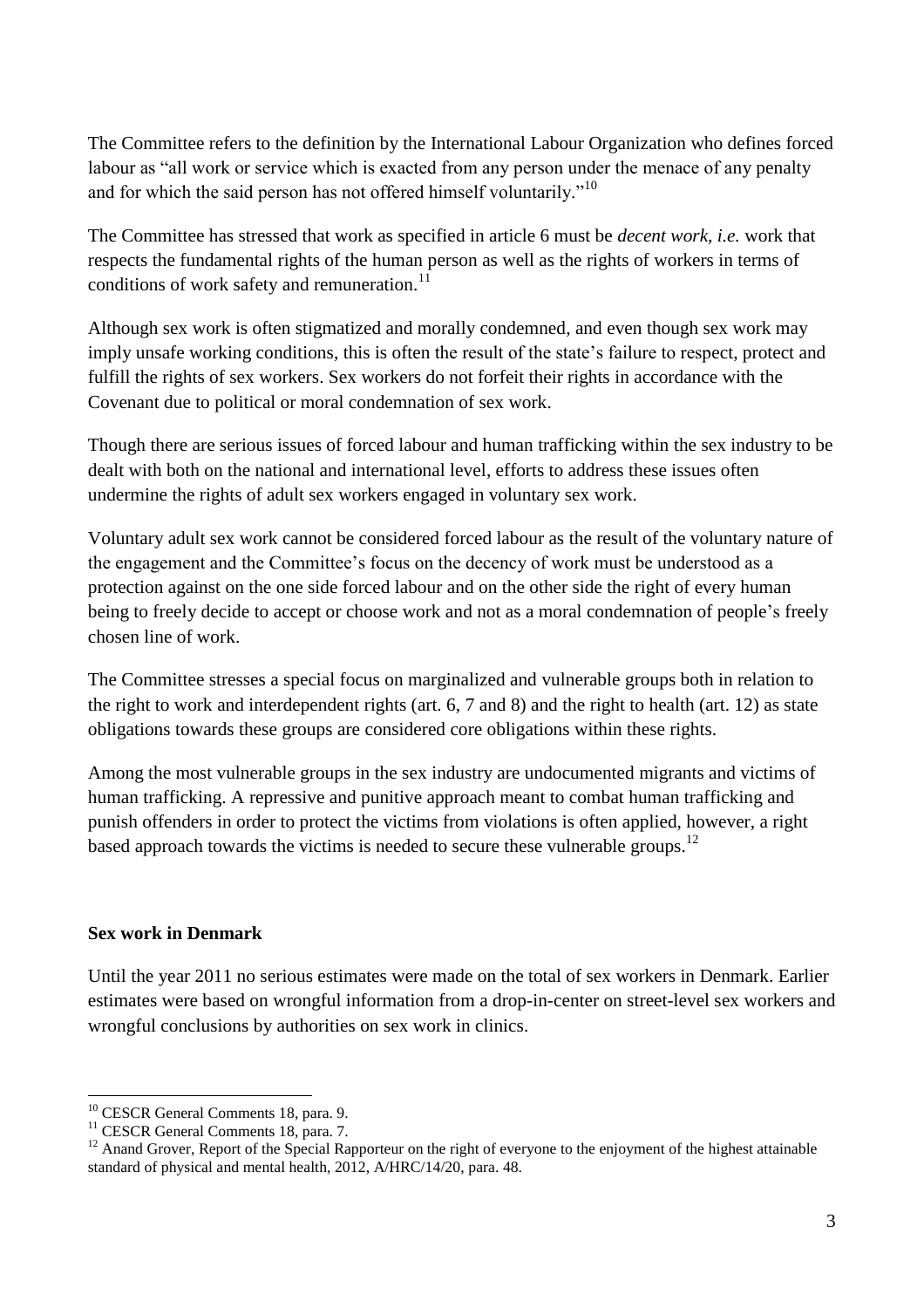In 2011 the first serious survey on sex work in Denmark was published by the Danish National Centre for Social Research.<sup>13</sup> In the survey the estimated total of sex workers by the year of  $2010^{14}$ was 3.200, hereof 1.633 working in clinics, 903 as escorts and approximately 600 working in the street.<sup>15</sup>

Both the Danish Sex Worker Organization (SIO) and The Street Lawyers were represented in the reference group following the researchers work and though SIO published critique regarding some of the methodologies used in the survey and some of the conclusions reached in the report the survey is a huge step forward regarding gathering trustworthy knowledge on sex work in Denmark.

The main conclusion in the survey is that sex work is shaped by multiple personal and structural factors such as educational background, economics, and social network, and that this diversity is significant and underlines the importance of not regarding all sex workers as being similar.<sup>16</sup>

#### **Danish law and sex work**

Voluntary adult sex work was decriminalized in Denmark in 1999. Sex workers register their businesses, pay taxes and are in that regard a part of the formal sector of the economy.

However, sex work does not constitute a regular or official job; sex work is not a job title and cannot be registered as such. Because of the continued criminalization of pimping and procuring sex workers cannot be employed but only work in sole proprietorships. With regard to labour rights and social security, sex workers have limited access to rights upheld by workers in formal economies (sick pay, early retirement pension, unemployment benefits).

Due to the informal status of their work sex workers are discriminated against with regard to labour unions and insurances. Though no law prevents sex workers from insuring their business it is practically impossible for sex workers to find an insurance company that is willing to insure their interests.

Although sex workers are required to pay taxes, they still do not enjoy the full protection of labour and social security law. For example, sex workers in Denmark do not have the possibility of joining an unemployment insurance fund. Nor are they able to join an established trade union.

Criminal law severely penalizes activities relating to the "exploitation of prostitution" such as pimping, procuring and human trafficking.

 $\overline{a}$  $<sup>13</sup>$  An English summary of the survey is available at the website of the Danish National Centre for Social Research,</sup> [http://www.sfi.dk/search\\_results\\_-\\_view-7352.aspx?PID=18908&NewsID=3032](http://www.sfi.dk/search_results_-_view-7352.aspx?PID=18908&NewsID=3032)

<sup>14</sup> http://www.seksualpolitik.dk/forskning-sfi2011.html#resultater

<sup>&</sup>lt;sup>15</sup> The researchers weren't able to make an objective estimation for some subgroups of sex workers (Danish street sex workers, male escort sex workers, bar sex workers and private/discreet sex workers). [http://www.sfi.dk/search\\_results\\_-](http://www.sfi.dk/search_results_-_view-7352.aspx?PID=18908&NewsID=3032) [\\_view-7352.aspx?PID=18908&NewsID=3032](http://www.sfi.dk/search_results_-_view-7352.aspx?PID=18908&NewsID=3032)

<sup>&</sup>lt;sup>16</sup> [http://www.sfi.dk/search\\_results\\_-\\_view-7352.aspx?PID=18908&NewsID=3032](http://www.sfi.dk/search_results_-_view-7352.aspx?PID=18908&NewsID=3032)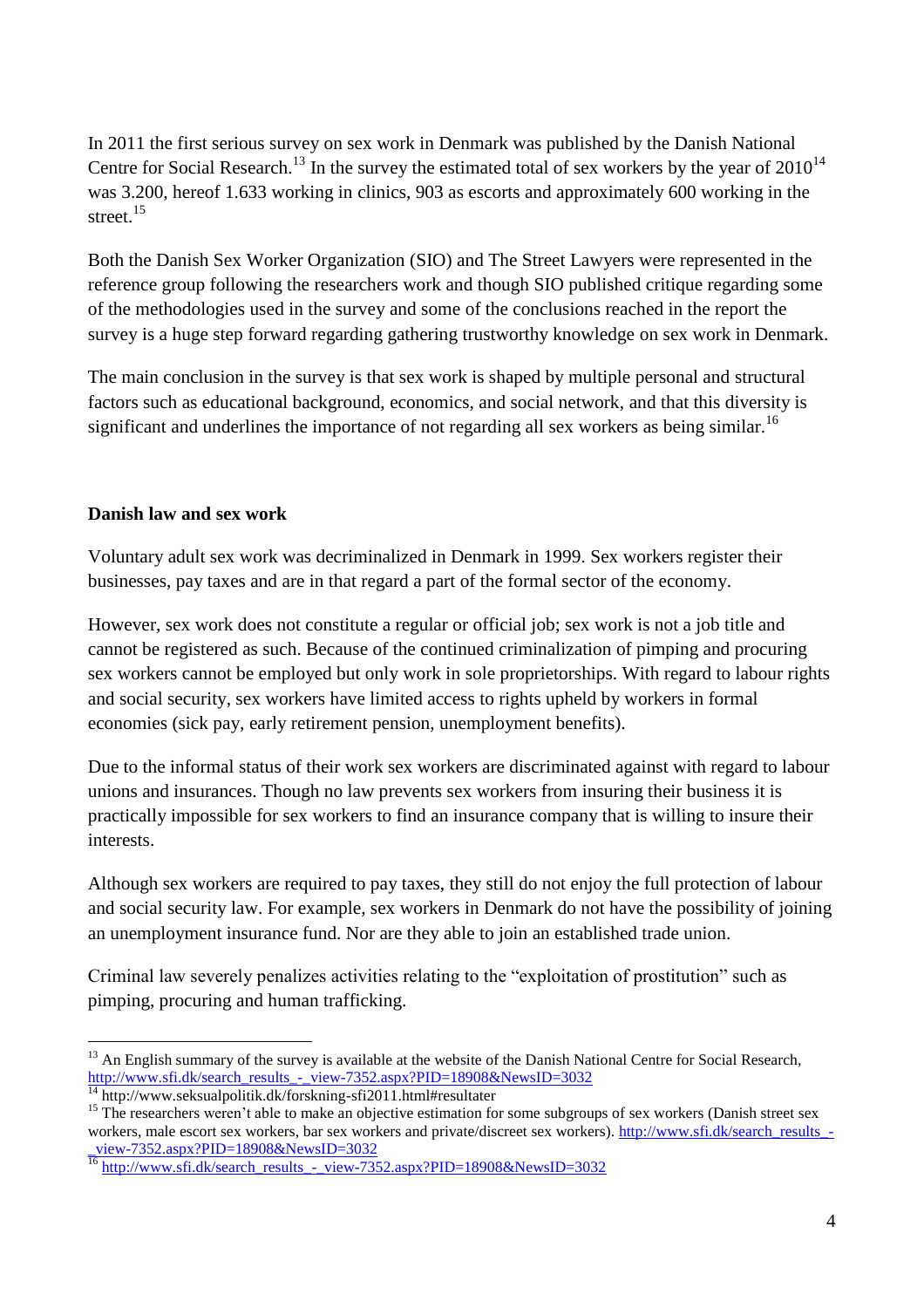Section 228 in the Danish Criminal Law penalizes procuring. Procuring includes the running of brothels. According to Danish law, a brothel is characterized by the owner renting out facilities, organizing shifts, services etc. and in return receives a share of the sex workers' income.

Section 229 in the Danish Penal Code penalizes pimping. Pimping is, in Danish law, defined by working as a middleman/agent establishing the contact between the sex worker and the client, leasing rooms or in other ways contributing to prostitution.

Though the criminalization of procuring and pimping is meant to protect sex workers from exploitation the criminalization has a negative impact on sex workers' right to the enjoyment of just and favourable conditions of work especially regarding safe and healthy working conditions.

Sex workers do not have the possibility to have employees e.g. hire a receptionist, cleaning service or security guards and have difficulties in entering into a working relationship with colleagues due to the fact that such relationships often include an exchange of money and services.

Brothels continue to exist as they can provide a workplace and a minimum of security; however, under the current criminalization of procuring sex workers have no recourse to legal mechanisms through which they can demand safer working conditions.<sup>17</sup>

It is unlawful to rent rooms to sex workers on regular rental conditions, which makes them vulnerable to assaults as they are not allowed to work within protected business premises. This causes some sex workers to work in the street if they do not want to work in their own private homes, and they are hereby forced to conduct their business in deserted places or on the client's premises.

As it is not legal to rent facilities to sex workers on regular rental conditions, the landlord risk committing a criminal offence which makes it impossible for sex workers to post these expenses in the accounts to tax authorities. The landlords, who are willing to run such risks, are often criminals and sex workers are, therefore, indirectly forced to cooperate with criminals and engage in the criminal environment, which again make them more vulnerable to criminal actions.

The criminalization in general makes sex workers vulnerable to exploitation from criminals and reported cases of extortion of sex workers coerced to pay "protection payments" to criminal organizations have been reported by police and media.

The criminalization of procuring and pimping and the informal status of sex work constitute deficiencies in fulfilling the right of sex workers to just and favourable conditions of work, in particular to safe working conditions.

Despite the fact that sex work is decriminalized, the police often treat sex workers as criminals.

 $\overline{a}$ 

<sup>&</sup>lt;sup>17</sup> On the effect of criminalization and working conditions see Anand Grover, Report of the Special Rapporteur on the right of everyone to the enjoyment of the highest attainable standard of physical and mental health, 2012, A/HRC/14/20, para. 43 – 45.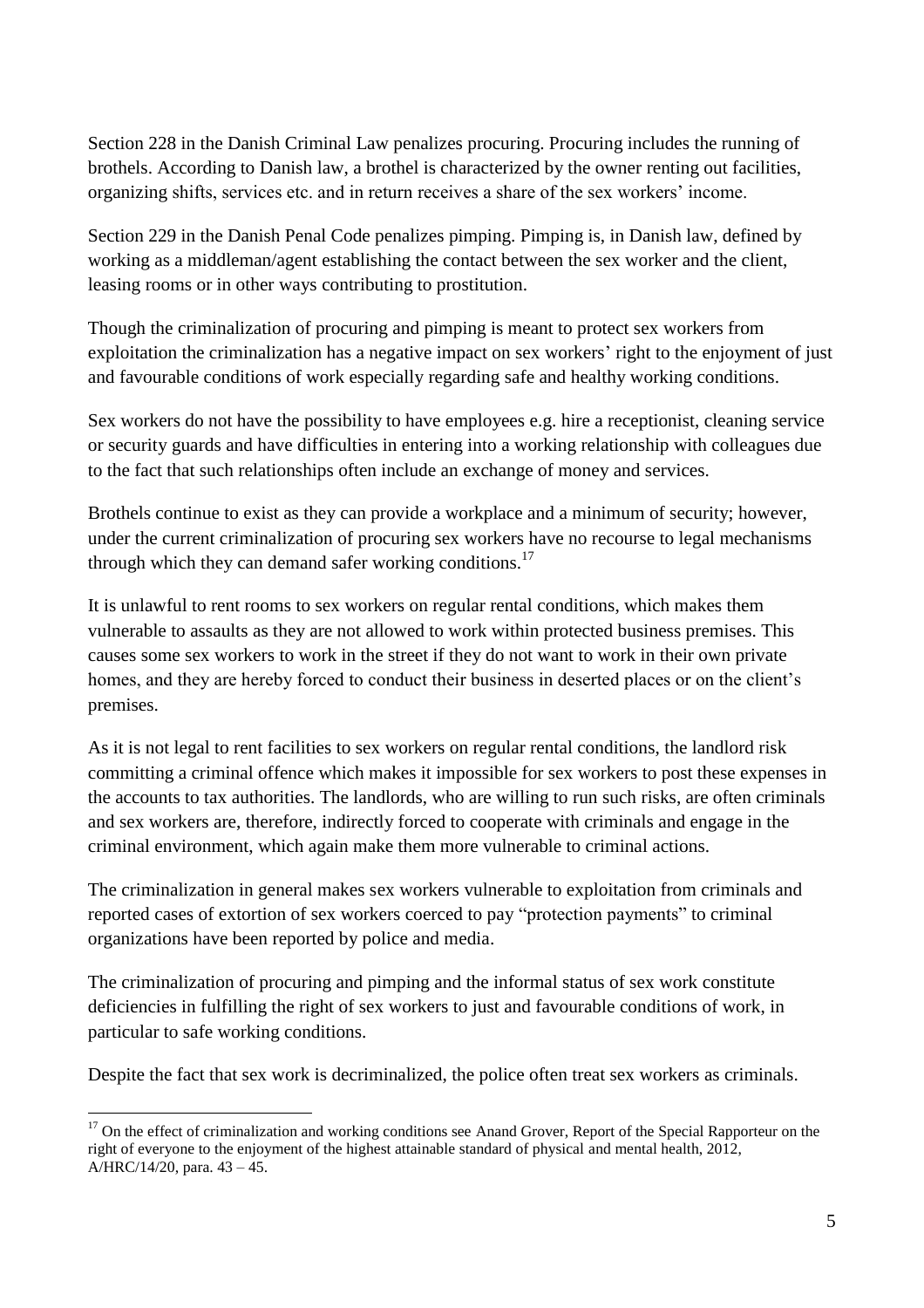The Central Tax Administration pays sex workers regular visits of inspection and it is custom to bring the police along on such visits to secure the safety of employees of the Central Tax Administration and - according to SIO members - often in disproportionate numbers.

Members of SIO have experienced to be dragged out of the shower by police officers during inspection and though the official task of the police during these inspections is to secure the safety of employees of the Central Tax Administration they often search the premises without a warrant and photograph white boards, messages and agendas.

Sex workers also experience to be discriminated in other aspects. Members of SIO report that they are charged more in rent than other tenants in the building because they cannot take it to the rent tribunal as this will result in the termination of the tenancy on the grounds that the business is inconvenient to other tenants.

Sex workers are not involved or heard by the legislative powers when legislating on sex work. I.e. the government does not take advice from sex workers in deciding their conditions. This is so despite the fact that the EU passed a resolution<sup>18</sup> that recommends the member states to take advice from sex workers, when passing laws about them and their conditions. SIO has experienced to be refused admittance and even been escorted out by police officers, when members tried to attend a public debate on sex work and criminalization.

Additionally, last year when the sex workers in Denmark marked the International Sex Workers' Rights Day, some sex workers brought their children to the gathering hereby demonstrating that they too are regular families. As a consequence, social services opened a case of possible forced removal of a child of one of the attending sex workers; however the case was quickly dropped as groundless.

The political public debate on sex work is harsh and despite the conclusions of the Danish National Centre for Social Research<sup>19</sup> on the importance of not regarding all sex workers as being similar little distinction seems to be made between voluntary adult sex work and trafficking.

The Government considers criminalizing sex clients and have requested recommendations from a permanent expert advisory council on criminal law and established an inter-ministerial working group to work on the issue of criminalization.

There seems to be no or limited focus on the human rights related consequences of a further criminalization of sex work<sup>20</sup> in this process.

<sup>&</sup>lt;sup>18</sup> Resolution no. 1.579.

<sup>&</sup>lt;sup>19</sup> An English summary of the survey is available at the website of the Danish National Centre for Social Research, [http://www.sfi.dk/search\\_results\\_-\\_view-7352.aspx?PID=18908&NewsID=3032](http://www.sfi.dk/search_results_-_view-7352.aspx?PID=18908&NewsID=3032)

 $^{20}$  Regarding human rights related consequences and the criminalization of sex work and related practices see Anand Grover, Report of the Special Rapporteur on the right of everyone to the enjoyment of the highest attainable standard of physical and mental health, 2012, A/HRC/14/20, section III.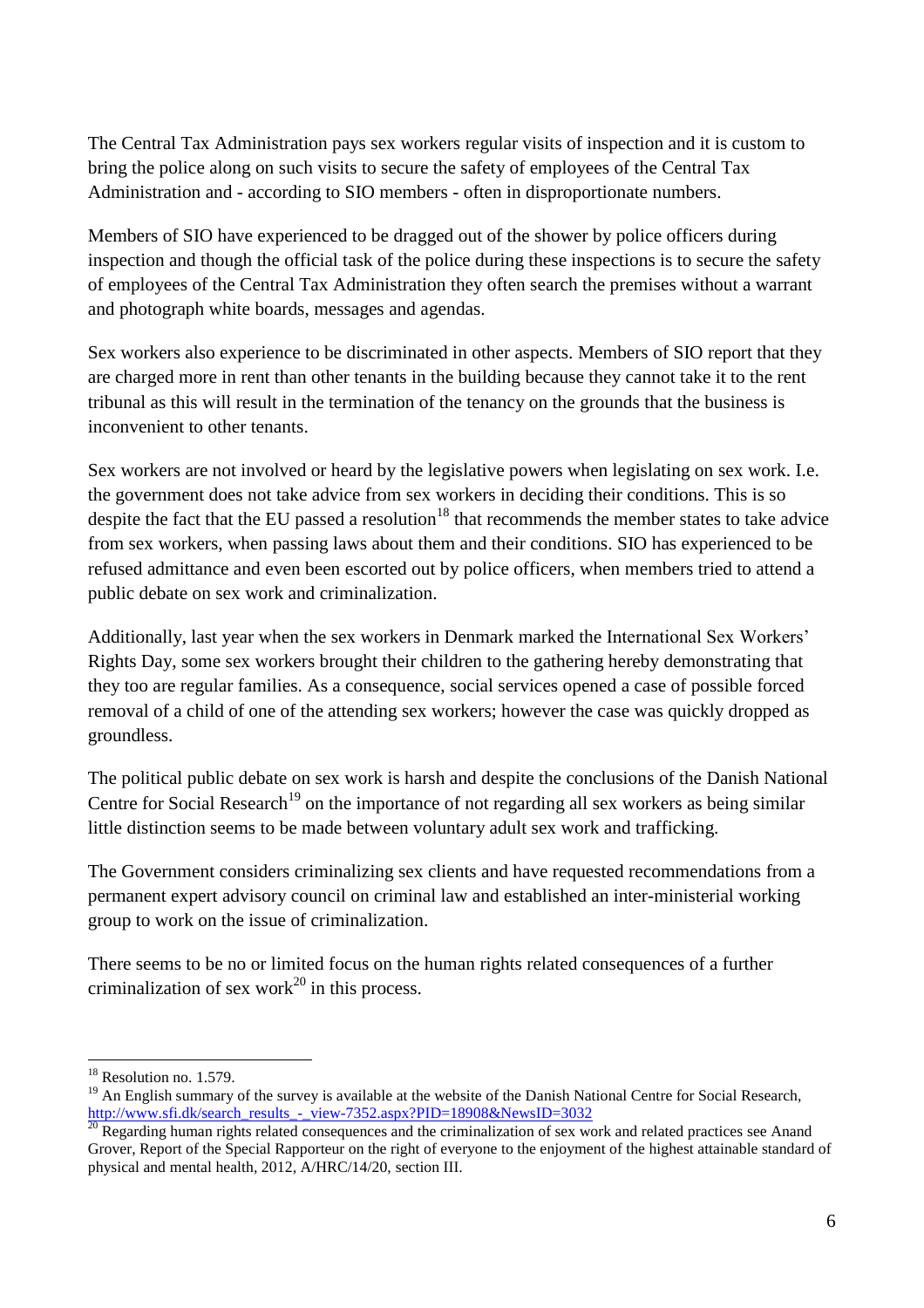#### **Migrant sex workers**

The Danish National Centre for Social Research estimates that approximately 600 foreign sex workers were engaged in street-based sex work in 2010.<sup>21</sup>

Though the diversity in this group is significant and generalizations should be avoided they, however, constitutes the most vulnerable group of sex workers both to the fact of the conditions of working at a street level and due to uncertainty of residence and work permits.

The Committee has expressed concern that Denmark continues to face problems of trafficking in women.<sup>22</sup> The Working Group of the Universal Periodic Review<sup>23</sup> have made several recommendations on the issue of human trafficking in Denmark regarding strengthening the identification of victims<sup>24</sup>, avoid detention and expand reflection period<sup>25</sup> and offering work and residency permit to victims of human trafficking $2^6$ .

During the summer 2012 The Street Lawyers and SIO have been engaged in outreach harm reduction and legal aid work among undocumented migrants selling sexual services in the streets of Vesterbro in Copenhagen and done a small scale survey to get a better understanding of their conditions. The outreach street lawyers and sex workers have been in contact with approximately 50 undocumented migrants, mainly female migrant sex workers and a few transgender sex workers.

It seems clear that the undocumented migrants working in the streets of Copenhagen face varies health, housing and legal problems and that they are in many ways vulnerable to exploitation from clients, hate related crimes and police crackdowns.

Migrant sex workers with citizenship within the European Union uphold the right to residence and work with some limitations and restrictions while non EU-citizens often either have no residence and work permit, tourist visa or legal short term residence as a result of resident permits from other EU countries but are not entitled to work in Denmark.

Street level sex work mainly takes place in the area of Vesterbro in Copenhagen and sex workers are subject to varies law enforcement activities and have regular contact with the police.

Law enforcement efforts mainly focus on public order, deporting illegal migrants, stopping migrants from working without a working permit, criminal investigations against human trafficking offenders, pimping and procuring.

 $\overline{a}$ <sup>21</sup> [http://www.sfi.dk/search\\_results\\_-\\_view-7352.aspx?PID=18908&NewsID=3032](http://www.sfi.dk/search_results_-_view-7352.aspx?PID=18908&NewsID=3032)

<sup>&</sup>lt;sup>22</sup> Concluding observations of the Committee on Economic, Social and Cultural Rights, Denmark, 2004, E/C.12/1/Add.102 para. 19.

<sup>&</sup>lt;sup>23</sup> Report of the Working Group on the Universal Periodic Review, Denmark, 2011, A/HRC/18/4.

 $^{24}$  Report of the Working Group on the Universal Periodic Review, Denmark, 2011, A/HRC/18/4 para. 106.87 (Austria) and 106.88 (Slovakia).

<sup>&</sup>lt;sup>25</sup> Report of the Working Group on the Universal Periodic Review, Denmark, 2011, A/HRC/18/4 para. 106.89 (Slovakia).

 $^{26}$  Report of the Working Group on the Universal Periodic Review, Denmark, 2011, A/HRC/18/4 para. 106.124 (United States of America).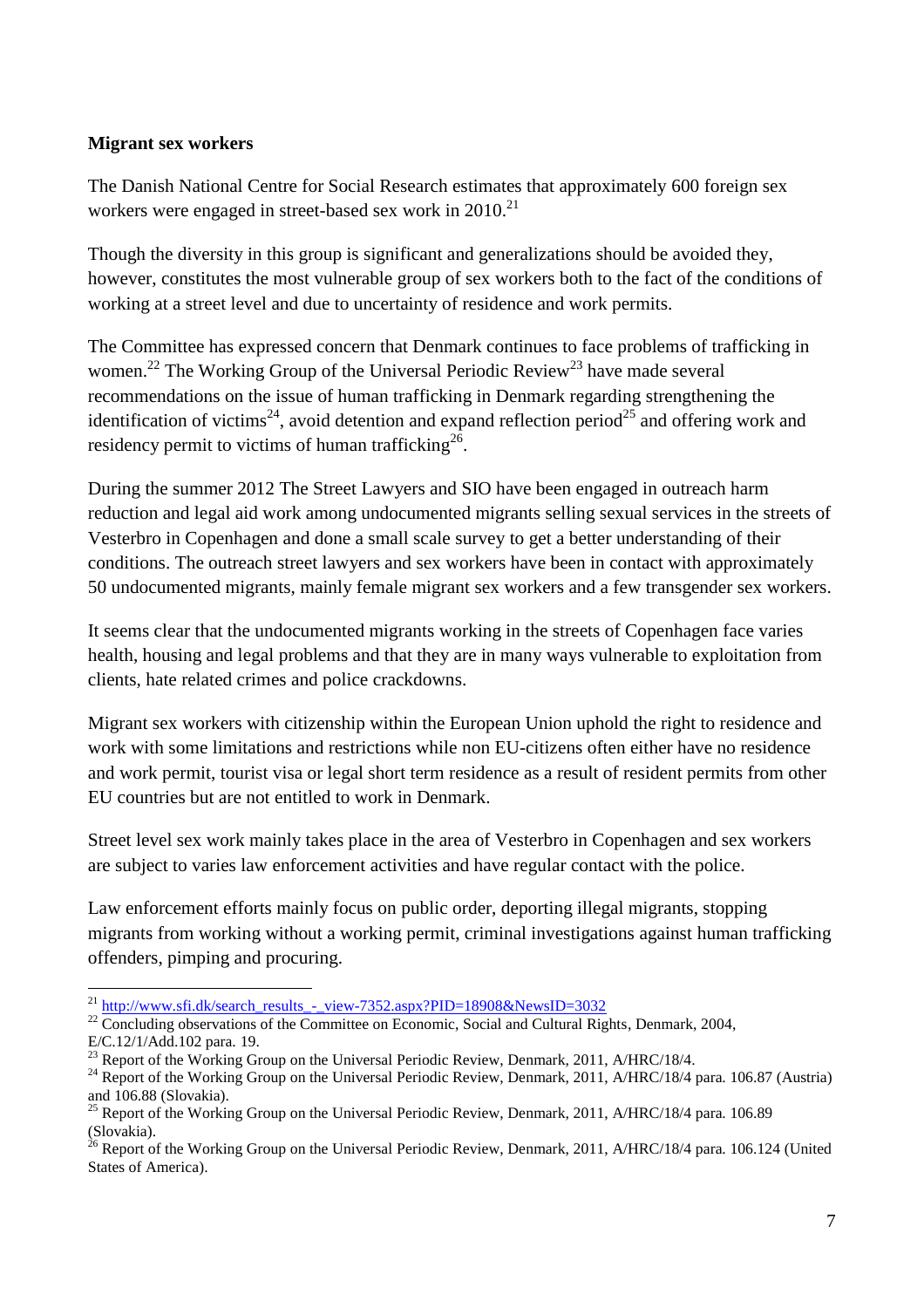Though Copenhagen Police have taken the positive step of stopping the enforcement of so-called "exclusive zones" where migrant sex workers were systematically fined for public order offences on the basis of their sole presence as assumed sex workers in the streets of Vesterbro, the law enforcement efforts are still directed at the possible offences of migrant sex workers rather than protecting them against violent crimes and exploitation.

All health, counselling and harm reduction services in Copenhagen such as distribution of condoms were located within the exclusive zones in Vesterbro which emphasizes the importance of sensitive policing close to these important health initiatives. However, migrant sex workers have reported to our outreach workers that police pays significant interest in the number of condoms possessed. Though we have not seen cases where condoms have been used as evidence in proving sex work without work permit the police's interest in possession of condoms raises concerns that law enforcement efforts counter health and harm reduction initiatives.<sup>27</sup>

Migrant sex workers reported experiences of violent assaults, but that they did not dare to contact the police because of the fear for deportation and criminal charges of illegal work. The outreach work showed that especially street level transgender sex workers experience harassment from bypassers mainly young males.

When undocumented migrants report crimes to the police, they can expect to be met with a claim against themselves for the illegal stay in Denmark. This makes them particularly vulnerable to assaults, and this causes them to be de facto without any legal rights and without legal protection.

Though there has been some focus on dropping charges due to the principle of proportionality against undocumented migrants for minor offences such as forgery when, among other things, using fake passports as they apply for asylum etc., media have reported cases where identified victims of human trafficking are convicted and given prison sentences for their illegal stay and work in Denmark.<sup>28</sup>

Further, media have reported several cases of police crackdowns, mass arrests and deportations of migrant street level sex workers in Vesterbro within the last year.<sup>29</sup>

The Danish Anti-Trafficking policy is aimed both at supporting the victims of trafficking and the prosecuting of criminals involved in trafficking.<sup>30</sup> However, the overall approach towards undocumented migrant sex workers focus primary on law enforcement efforts targeting illegal migrants rather than a sensitive response to a vulnerable group experiencing varies health problems and assaults or as possible victims of human trafficking.

<sup>&</sup>lt;sup>27</sup> On the health impact of such practices see *Criminalizing Condoms*, 2012, Open Society Foundation. Available at <http://www.soros.org/reports/criminalizing-condoms>

<sup>28</sup> <http://www.dr.dk/Nyheder/Indland/2012/08/05/211539.htm> Only available in Danish

<sup>&</sup>lt;sup>29</sup> <http://www.bt.dk/krimi/32-prostituerede-taget-i-masse-anholdelse-i-nat> Only available in Danish

<sup>&</sup>lt;sup>30</sup> Fifth periodic report on the implementation of the International Covenant on Economic, Social and Cultural rights, Denmark, 2010, E/C.12/DNK/5 p. 32.